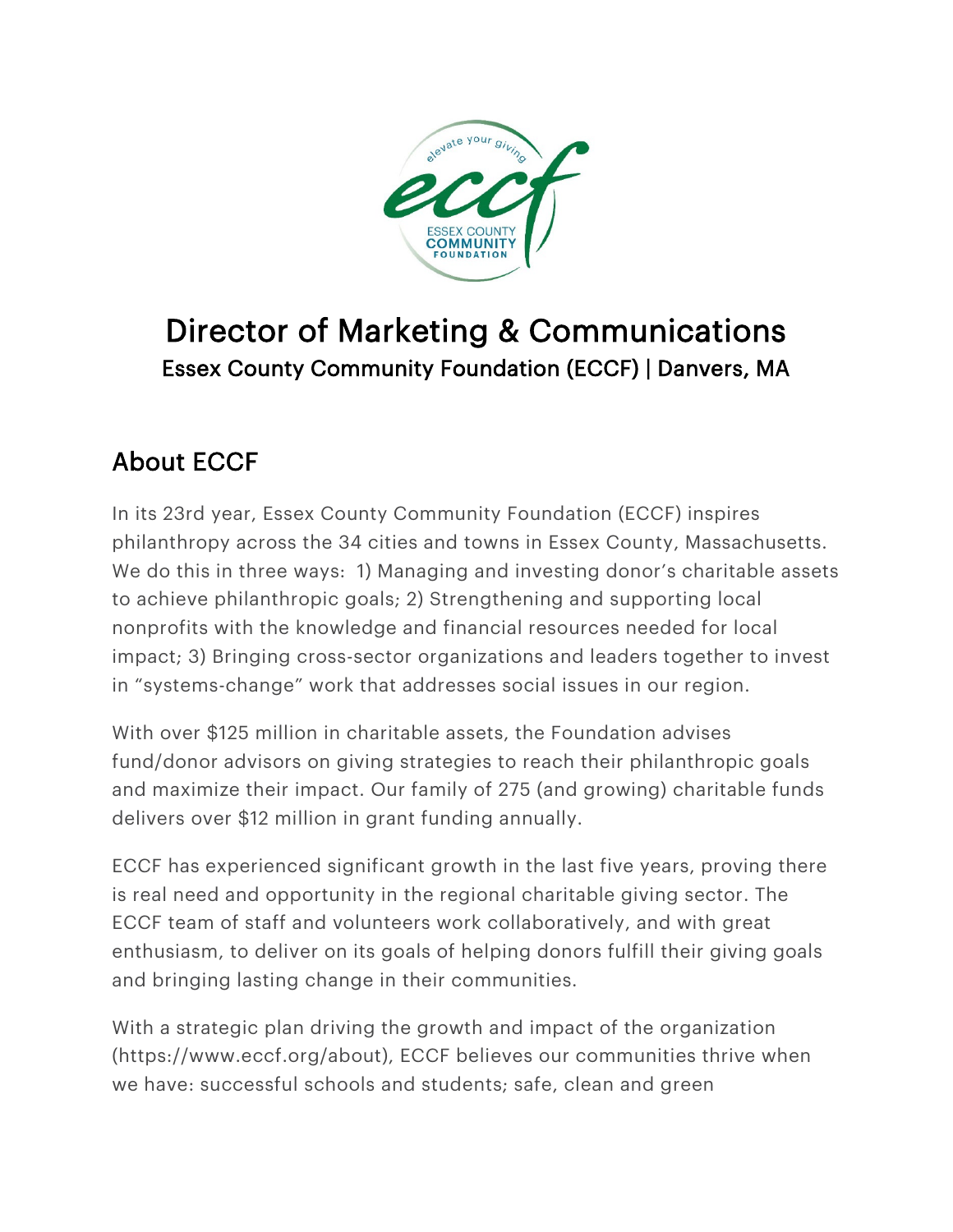neighborhoods; strong job and economic opportunities; vibrant arts and culture experiences; and healthy people. Further, we recognize that collective thriving requires us to be aware of and tackle longstanding inequities, so are committed to becoming an equitable and inclusive organization in all we do.

Learn more here: <https://www.eccf.org/our-work/>

#### The Employment Opportunity

The Director of Marketing and Communications is a key leadership position responsible for leading and managing the Foundation's communications strategy and advancing the mission and strategic initiatives. The Director of Marketing and Communications will build the communications function and lead a small but mighty team that delivers communications tools for internal (staff, volunteers, donors) and external audiences (grantees, nonprofits, community leaders, and the public). This position also supports all departments with communications strategy and executes on projects that advance our strategic plan goals.

Reporting to the President & CEO, and working closely with all leadership team members, the Director of Marketing & Communications will both contribute to organizational strategy and support long-term organizational success as well as lead and execute communications projects within a complex and evolving organization.

Specific responsibilities include, but are not limited to:

- Develop the organization's overall communications strategy including strategic messaging and key communication platforms.
- Serve as a partner to senior leadership to advance the organization's goals and objectives in support of all departments' initiatives and events. This includes, but not limited to, annual fund campaign materials, systems work videos, Institute for Trustees materials and other events.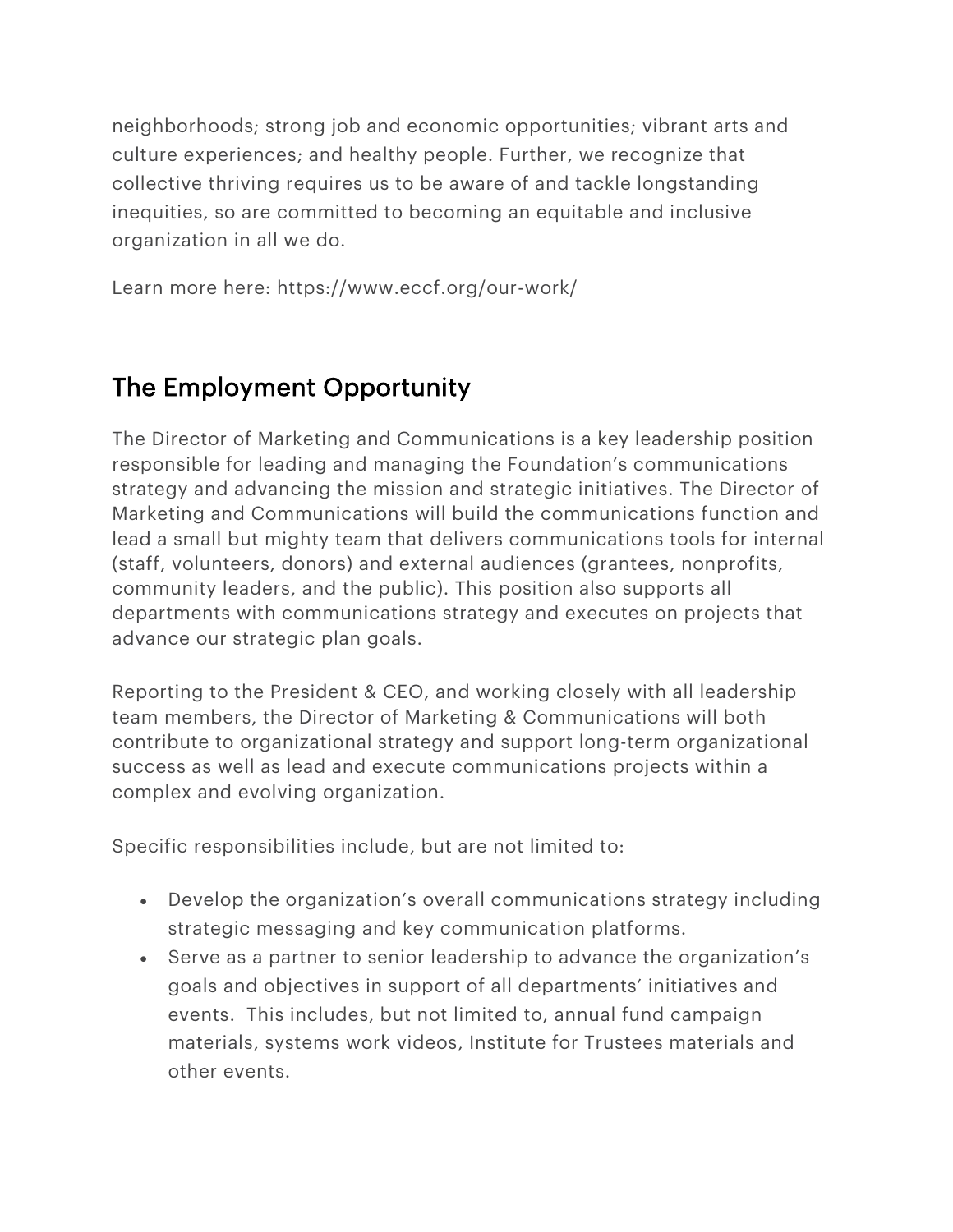- Develop and oversee execution of key internal and external communications projects serving as a project manager and lead content developer, including the management of select vendors and partners as appropriate.
- Lead on the development, implementation, and ongoing oversight of the Foundation's website.
- Design and execute the Foundation's signature event Celebration of Giving – designed to elevate the impact of philanthropy in our region.
- Steward ECCF's Corporate Partners and deliver on partnership benefits that include promotional benefits.
- Lead the communications team with clear expectations and a supportive environment for professional development.
- Stay informed of trends and best practices, evaluating communications needs against stated objectives and strive for continuous improvement.

### Candidate Profile

The Director of Marketing and Communications will be a highly collaborative and collegial team player who listens and communicates well across different audiences. Successful candidate will have the ability to streamline multiple message points into a unified, cohesive communication. With confidence and an appetite for continuous learning, they will bring a high level of knowledge, curiosity, and interpersonal skills to the role. They will exhibit many of the following experiences, attributes, and competencies:

- Minimum of five years of professional work experience in the marketing/communications field; experience in non-profits or private philanthropy is strongly preferred.
- Skill at translating ideas and concepts into clear, concise materials that are compelling and engaging for a range of internal and external audiences.
- Proven experience as a strategic partner and an implementer, leading projects and building systems within a complex organization.